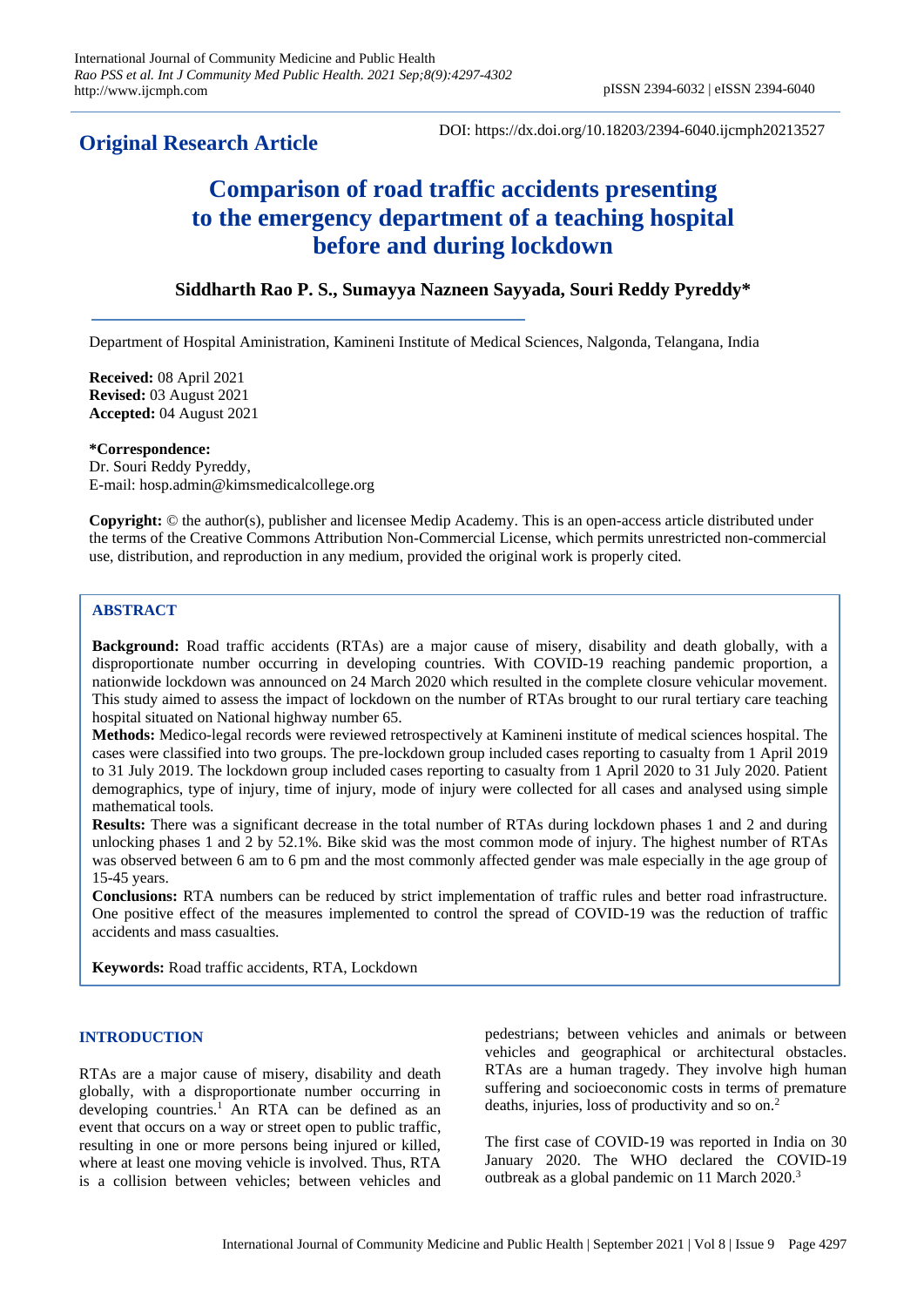With COVID-19 reaching pandemic proportion, epidemic disease act, 1897 was invoked by the government of India and a nationwide lockdown was announced on 24 March 2020 which resulted in the complete closure of highways, non-essential vehicular movement and all day-to-day life activities. A complete curfew was imposed between 7 pm to  $7 \text{ am.}^4$ 

With the majority of people working from home, reduced tours and travel, RTAs were still being reported across the nation.

According to the journal of emergency dispatch, the mechanism of injury describes how, with what force and on which part of the body the patient was injured. Significant mechanisms of injury include ejection from the vehicle, vehicle versus pedestrian or cyclist, highspeed accidents, long and extreme falls, large machinery accidents and many other forces including intentional ones.<sup>5</sup>

A mass casualty incident (MCI) is defined as an event that overwhelms the local healthcare system, where the number of casualties vastly exceeds the local resources and capabilities in a short period. Any MCI can rapidly exhaust available resources for not only the MCI but the normal day-to-day tasks of the hospital. Each hospital should institute a surge plan in preparation for anticipated, progressive, insidious (notice events) and sudden-onset (no-notice events) disasters occurring within the community.<sup>6</sup>

This study aimed to assess the impact of lockdown on the number of RTAs brought to our rural tertiary care teaching hospital situated on National highway 65.

#### **METHODS**

A record based, retrospective, analytical study was conducted using medico-legal case records in Kamineni institute of medical sciences hospital for 4 months (1 April 2020 to 31 of July 2020). This was compared to the same period during 2019.

Data was organized into two groups; the first group was termed the pre-lockdown period (1 of April to 31 of July 2019) and the 2nd group was termed lockdown period (1 of April to 31 of July 2020). Patient demographics, type of injury, time of injury, mode of injury.

#### *Inclusion criteria*

MLC records of RTAs during 1 of April to 31 of July 2019 and during 1 of April to 31 of July 2020 in Kamineni institute of medical sciences hospital, Narketpally were included in the study.

#### *Exclusion criteria*

MLC records of RTAs not pertaining to the period mentioned in inclusion criteria above were excluded.

#### *Study tool*

The RTAs in each group were collected and entered into an excel sheet and analysed using simple mathematical tools.

## **RESULTS**

The number of RTAs reduced by 52.1% compared to a similar period during the previous year.

The monthly comparison of RTAs between pre-lockdown and lockdown groups is displayed in Table 1. In the year 2020, the month of April showed a drastic reduction in the number of cases, 82.2% (N=191).

Comparison of RTAs among various age groups showed that 16-45 years was the most common age group both in pre-lockdown and lockdown period. The result showed that the people in the most active and productive age group were more prone to accidents.

The male to female ratio in pre lockdown group was 1.3:1. This was in contrast to accidents reported in the lockdown group (3:1) indicating that more males were road users during the lockdown (Figure 1 and 2).

The number of accidents reported between 6 am to 6 pm (298) and 6 pm to 6 am (302) together was almost the same during the pre-lockdown. However, there was a significant decrease of (42.8%) in the RTAs reported between 6 pm-6 am (99) during lockdown which could be attributed to night curfew (Figure 3).

A comparison of the mode of the accidents indicated that 2 wheelers were responsible to 41.8% RTAs in 2019 and 63.4% RTAs in 2020 (Table 2). Among these, bike skid was the most common mode in the pre-lockdown and lockdown periods and even an increase of 28.6% was noted during the lockdown period (Figure 4).

The most common type of injury was reported as simple injury both during the pre-lockdown and lockdown periods (Figure 5).

Personal vehicles were used to transport victims to the hospital both during the pre-lockdown and lockdown periods (Figure 6).

The number of mass casualties was significantly high during 2019 compared to during 2020 (Figure 7).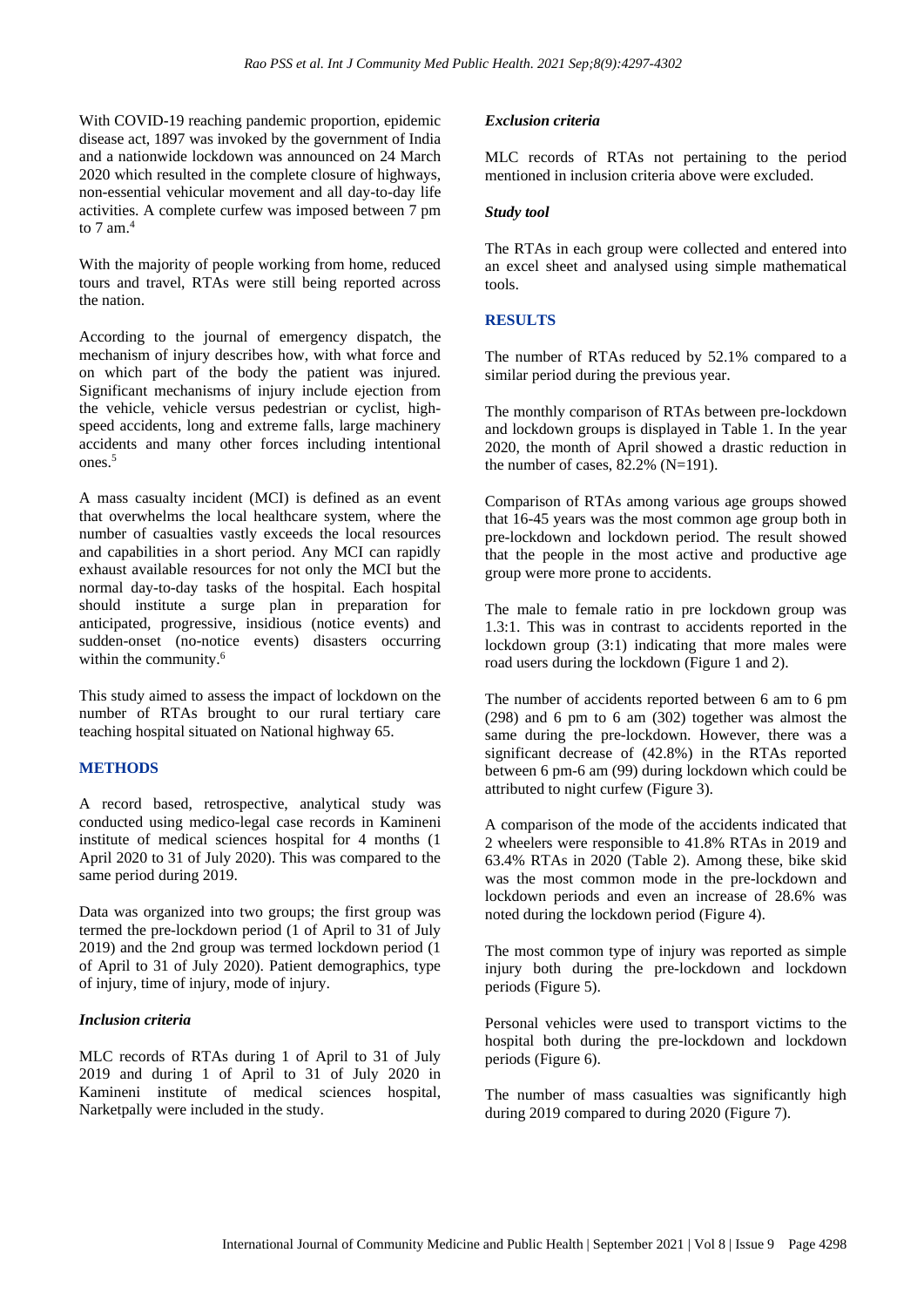# **Table 1: Month wise comparision of RTAs.**

| <b>Month</b>                              | 2019       | 2020       | <b>Difference</b> |
|-------------------------------------------|------------|------------|-------------------|
|                                           | N(% )      | $N$ $(\%)$ |                   |
|                                           | 191 (31.8) | 34(11.8)   | $-82.2$           |
| <b>April</b><br><b>May</b><br><b>June</b> | 184 (30.6) | 79(27.5)   | $-57.3$           |
|                                           | 114(19)    | 119(41.4)  | $+4.38$           |
| July<br>Total                             | 111(18.5)  | 55(19.1)   | $-50.45$          |
|                                           | 600        | 287        |                   |

## **Table 2: Comparison of mode of injury.**

| <b>Comparison</b>        | $2019(N=600)$   | $2020(N=287)$ |
|--------------------------|-----------------|---------------|
| <b>Bike skid</b>         | 167(27.8%)      | 162 (56.4%)   |
| <b>Bike versus bike</b>  | 57              | 13            |
| <b>Bike versus car</b>   | 27              |               |
| Car versus car           | 12              |               |
| Car versus lorry         | 25              | <b>NIL</b>    |
| Hit the divider          | Q               |               |
| <b>Other</b>             | N <sub>il</sub> | 103           |
| <b>Auto versus DCM</b>   | 10              | <b>NIL</b>    |
| <b>Fall from tractor</b> | Nil             | 3             |







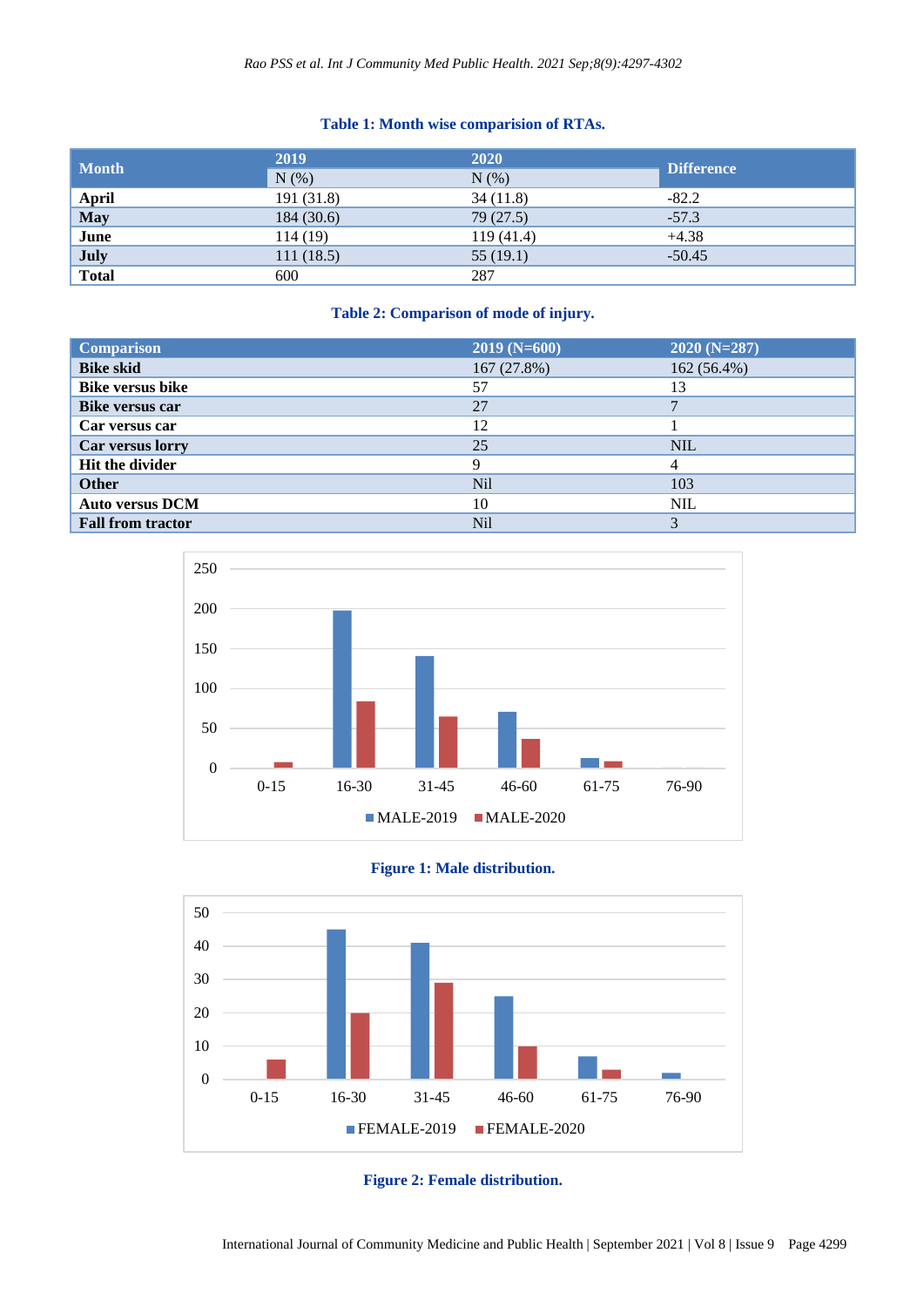





# **Figure 4: Mode of injury.**



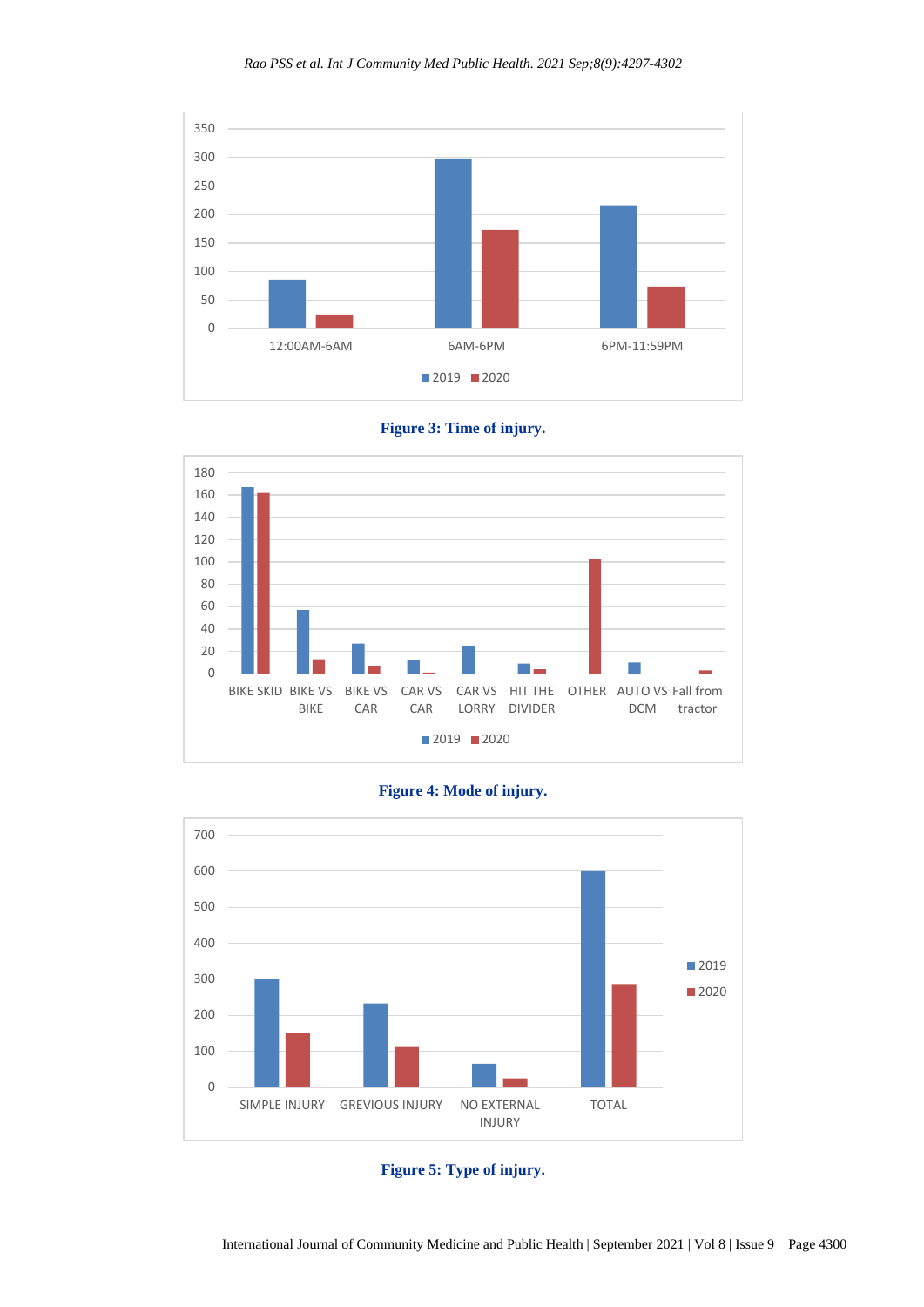







#### **DISCUSSION**

The pre-lockdown group showed the highest accidents in April whereas the lockdown group showed the highest number in June with the beginning of the unlocking phase.

A study done by Ruikar et al showed that RTA was the major cause of injuries in age group  $15-29$ .<sup>2</sup> Our study also showed similar results and that the age group of 16- 30 years was the highest affected followed by the age group of 31-45 years, both before and during lockdown. Similar results were also obtained by Trangadia et al, Hussaini et al and Yadav et al.7,8,10

The ratio between males and females met with an accident in 2019-2020, was 1.3:1 in 2019 which was high in 2020 which was 3:1.Our findings were consistent with the study conducted by Trangadia et al (males 72.77%), Hussaini et al (males 74.03%) and Yatoo et al (males 74.03%). 7-9

During the nationwide lockdown, the central and all state governments ordered the closure of all activities except essential services. All vehicular movement, construction work, industries remained closed. People were allowed to go outside their homes within a 3 km radius, only to buy food and other essentials. A total curfew was imposed daily between 7 pm and 7 am.<sup>10</sup>

The highest number of RTAs was seen between 6 am and 6 pm and the most common mode of injury was bike skid. Maryada et al reported similar findings. $11$ 

In our study, simple injury was the most common type of injury both during the pre-lockdown and lockdown